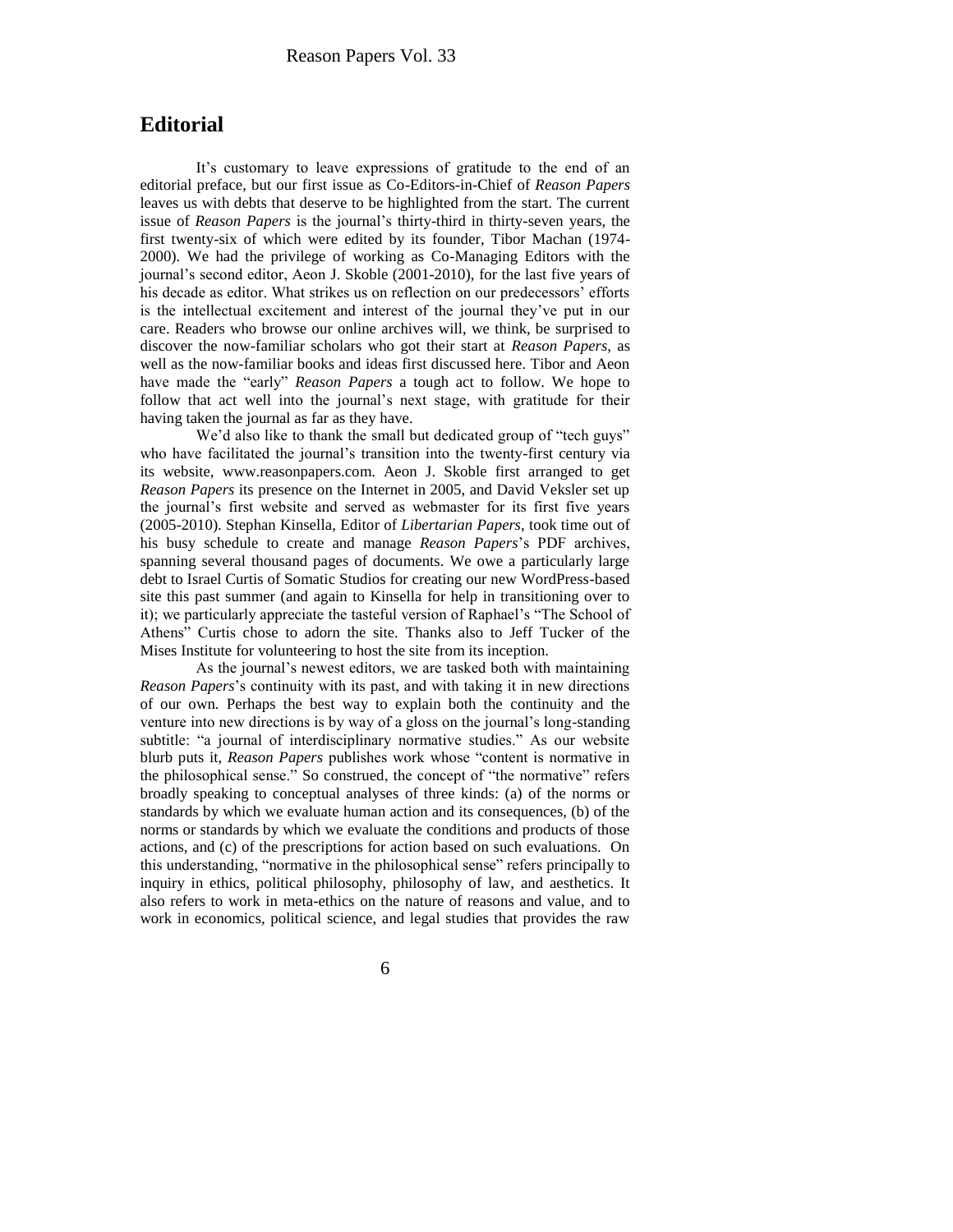empirical material for conceptual analysis. Work in these disciplines has always been at the core of what we publish, and will continue to be.

We suspect, however, that our understanding of "normative studies" is somewhat broader than that of our predecessors, and extends to subdisciplines within philosophy beyond the ones just mentioned. The contribution of epistemology is perhaps the most obvious. It's long been a commonplace in epistemology that epistemic norms bear an affinity to ethical ones (e.g., "justified," "obligatory," etc.), and that epistemic inquiry has implications that are as central to the evaluation of our social lives as are inquiries in ethics, political philosophy, and the philosophy of law. Though *Reason Papers* has occasionally published work in epistemology, we hope to increase the proportion of work on epistemology that finds its way into our pages. Beyond this, normative theories of meaning have become current in the  $\frac{1}{2}$  philosophy of language,<sup>1</sup> and discussions of normative issues have long been central to work in the philosophy of science (e.g., on the value-free or valueladen nature of science) and the philosophy of religion (e.g., on the problem of evil). *Reason Papers* has published very little on any of these topics, but would welcome the opportunity to publish some more. While metaphysics and the philosophy of mind are not *directly* normative in subject-matter, it's arguable that many paradigmatically normative concepts involve presuppositions about volition and mind that are of interest to both disciplines. So both metaphysics and the philosophy of mind have important contributions to make to normative studies. Finally, questions about the general relationship between fact and value are well-illuminated by work in those parts of the philosophy of biology that focus on fact-based evaluations of health, fitness, and the like (to say nothing of their relevance to bioethics). Our hope, then, is to open up the journal to these previously underrepresented sub-disciplines of philosophy.

Since the concept of "the normative" is a philosophical one, philosophy has always been at the center of *Reason Papers*'s editorial mission. Both of the journal's previous editors, and both of its current editors, are professional philosophers. But *Reason Papers* is an interdisciplinary journal, not a journal of philosophy, and to that end, the journal's mission has always been guided by an epistemological ideal of integration or coherence that extends beyond armchair reflection on normative concepts. Crudely put, the idea is that there is one truth out there, but a variety of complementary (or instructively competing) disciplinary routes to it. No one discipline can track that truth by itself, philosophy included. The task is to marry inquiries in ostensibly unrelated sorts of disciplines, to adjudicate the disputes that inevitably arise from such marriages, and thereby to bring unity to the knowledge we have.

<sup>&</sup>lt;sup>1</sup> See Kathrin Gluer and Asa Wikforss, "The Normativity of Meaning and Content," Stanford Encyclopedia of Philosophy, accessed online at: **http://plato.** stanford.edu/entries/meaning-normativity/.

<sup>7</sup>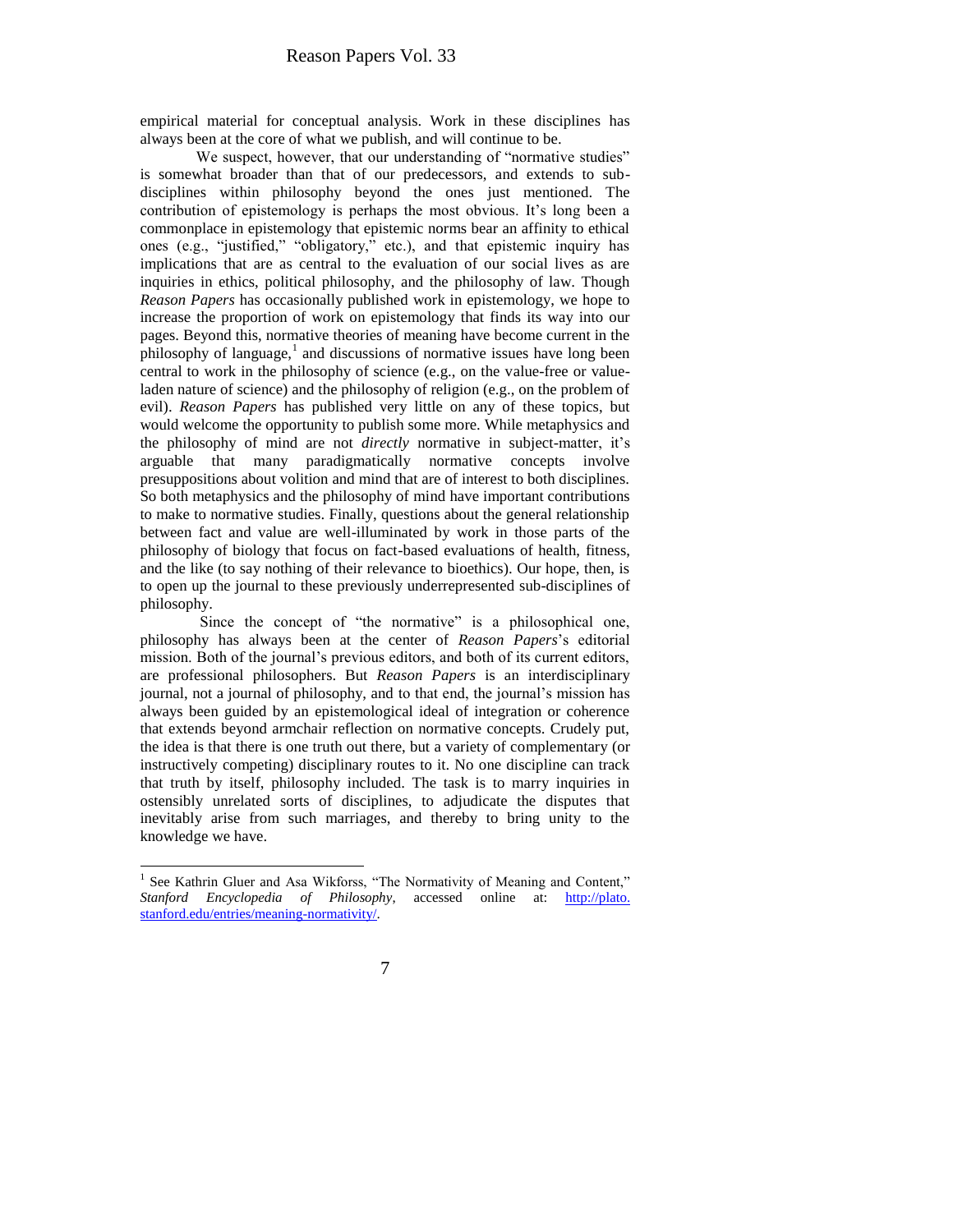Put more precisely, we might think of interdisciplinary study by distinguishing two varieties of it: strong and weak. In the strong sense, scholarship is interdisciplinary when it self-consciously involves inquiries from two or more distinct disciplines, and seeks to integrate these inquiries into a single inquiry with a common subject matter.<sup>2</sup> In a weaker sense, work can be interdisciplinary in the sense of operating within a given discipline but being written so as to be self-consciously accessible to scholars in other disciplines, and amenable to confirmation or development by such scholars. There are probably intermediate senses between these, and hybrids as well. In no sense, however, is interdisciplinary study the special province of philosophy. Philosophers can be interdisciplinary in both senses of the term, but so can anyone else.

*Reason Papers* aims to be interdisciplinary in all of the preceding senses. We welcome work of a self-consciously interdisciplinary or "mixed" variety, as long as it meets the relevant standards of rigor for all of the fields it discusses. And we welcome work that is conducted entirely within a given field or even sub-field, as long as it is written so as to be accessible to interested readers from other disciplines, and as long as its normative implications are clear or made explicit. Again, we'd like to broaden the journal's scope beyond what it's taken in the past. As remarked above, *Reason Papers* has typically been heavy on work from philosophy, economics, legal theory, and political science. We're eager to see more work from other fields in the humanities and social sciences (e.g. anthropology, art history, classics, cultural studies, educational theory, history, literary studies, musicology, psychology, religious studies, sociology), as well as from underrepresented parts of well-represented fields (e.g., area studies, comparative politics, and international relations in political science), and from professional studies as well (e.g., business, medicine). We're also inclined to think that physical scientists and mathematicians have important contributions to make to normative studies, and look forward to publishing some.

It's easy to overlook the significance of one last part of the subtitle. *Reason Papers* is a *journal* of normative interdisciplinary *studies*. Both "journal" and "studies" connote objective academic scholarship, a connotation we wholeheartedly endorse without excluding journalists or independent scholars. It's worth stressing, then, that while *Reason Papers* has often published work from an Objectivist or libertarian perspective, *Reason Papers*  is not an Objectivist or libertarian journal, or for that matter, a journal edited for conformity with any particular philosophical or ideological perspective.<sup>3</sup>

 2 For this conception of "mixed" inquiry, see Mortimer J. Adler, *The Difference of Man and the Difference It Makes* (New York: Fordham University Press, 1993), chap. 1. See also Adler's *The Four Dimensions of Philosophy: Metaphysical, Moral, Objective, and Categorical* (New York: Macmillan, 1993), Parts One and Three.

 $3$  We thus disagree with the characterization of the journal offered by Walter E. Block in his "Austro-Libertarian Publishing: A Survey and Critique," *Reason Papers* 32 (Fall

<sup>8</sup>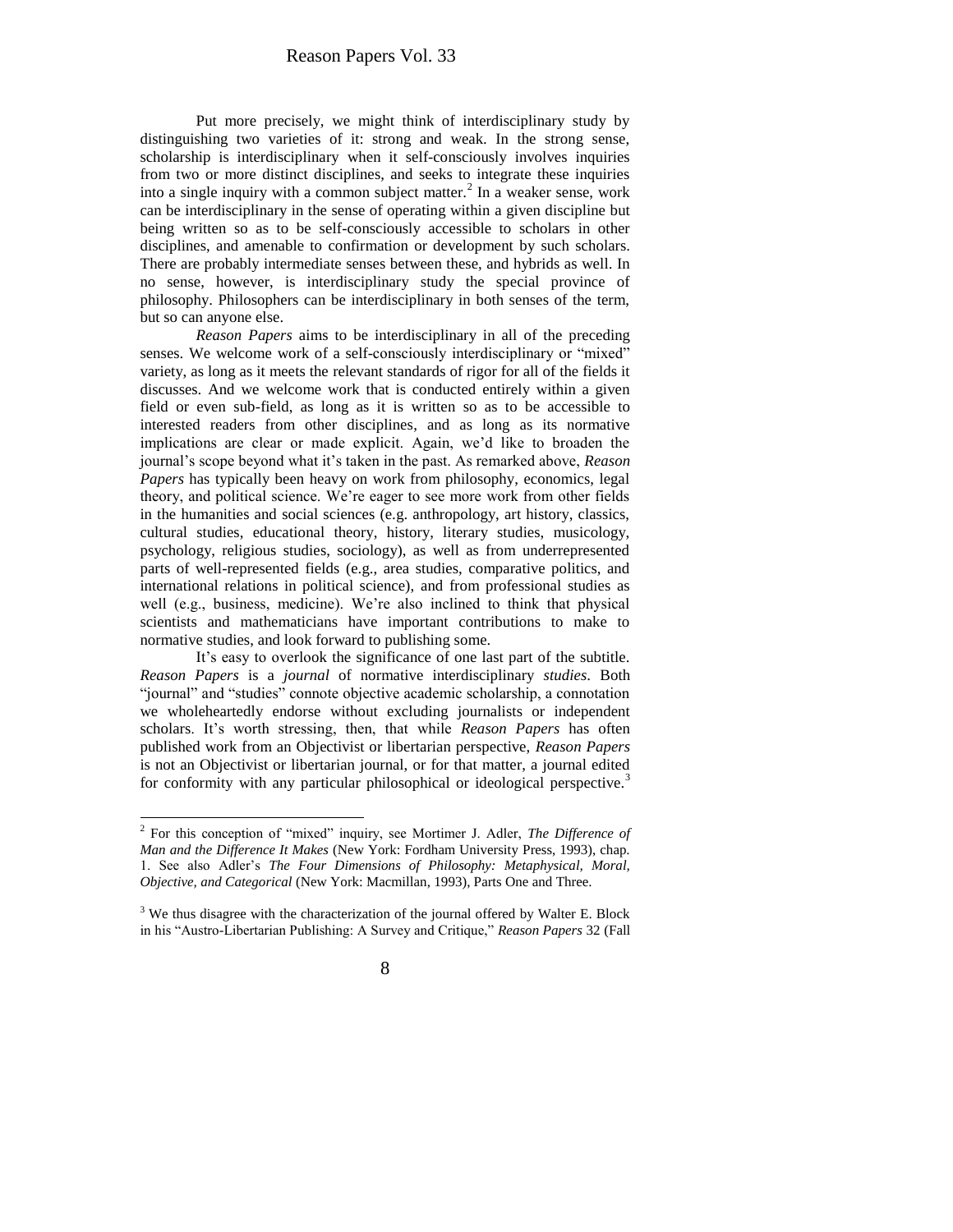We think of the journal as a forum for inquiry and debate across a wide spectrum of views rather than as the instrument of any one ideology, party, or camp.

By reverse token, however, it's also worth stressing that we do not take the journal's commitment to objective academic scholarship to be *incompatible* with polemics, advocacy, or a focus on the immediately contemporary. Contemporary academic culture inherits from Max Weber the unfortunate idea that scholarship must, to qualify as genuinely objective, be detached from the scholar's strongly held normative or political commitments about contemporary issues.<sup>4</sup> On this view, scholarly prose must be blandly uncontentious rather than polemical; scholarship must be value-neutral rather than normatively committed; and a commitment to objectivity obliges the scholar to forswear discussion of contemporary issues, since the emotional or normative urgency of such issues unfits them by definition for rational discussion. Polemical advocacy about contemporary issues would thus best be left to the activist, the journalist, the lobbyist, and the politician.

We see no reason to accept this conception of scholarship. By its dictionary definition, "polemical" writing is simply writing that is selfconsciously disputatious. "Advocacy" is merely the defense of a definite normative thesis. And the "contemporary" refers to what is taking place in the "here and now" of the recent past. There is no good reason to think that polemical advocacy about contemporary normative issues is doomed to irrationality, and ought to be written by everyone *but* those who study the relevant topics within an academic setting. *Reason Papers* is devoted to the proposition that we can do better than that.

The present volume of the journal is a nice exemplification of some of the foregoing themes. As usual, the central focus of the issue is philosophical. Two items focus on issues in meta-ethics and ethics, offering accounts from very different perspectives of the nature of moral dilemmas. Jakub Wiśniewski defends a rationalist conception of moral reasoning in which dilemmas are ultimately accepted as playing an "integral" and "corrective" role. By contrast, Carrie-Ann Biondi's review of recent scholarship on Aristotelian ethics highlights neo-Aristotelian views that (among other things) attempt to dissolve moral dilemmas altogether. A common theme here is the need for *specification* in ethical reasoning—a theme that, as both pieces make clear, links philosophy in important ways to the study of history and literature. Elsewhere, two articles discuss contentious issues in applied ethics, drawing in interdisciplinary fashion on work from legal studies and the philosophy of language. Stephen Kershnar defends

 $\overline{a}$ 

<sup>2010),</sup> pp. 107-35. See, e.g., p. 130, where the journal is described as "dedicated to libertarianism," and p. 133, where it is described as "mostly libertarian."

<sup>4</sup> See Max Weber, *The Vocation Lectures*, ed. David Owen and Tracy B. Strong, trans. Rodney Livingstone (Indianapolis: Hackett Publishing Company, 2004).

<sup>9</sup>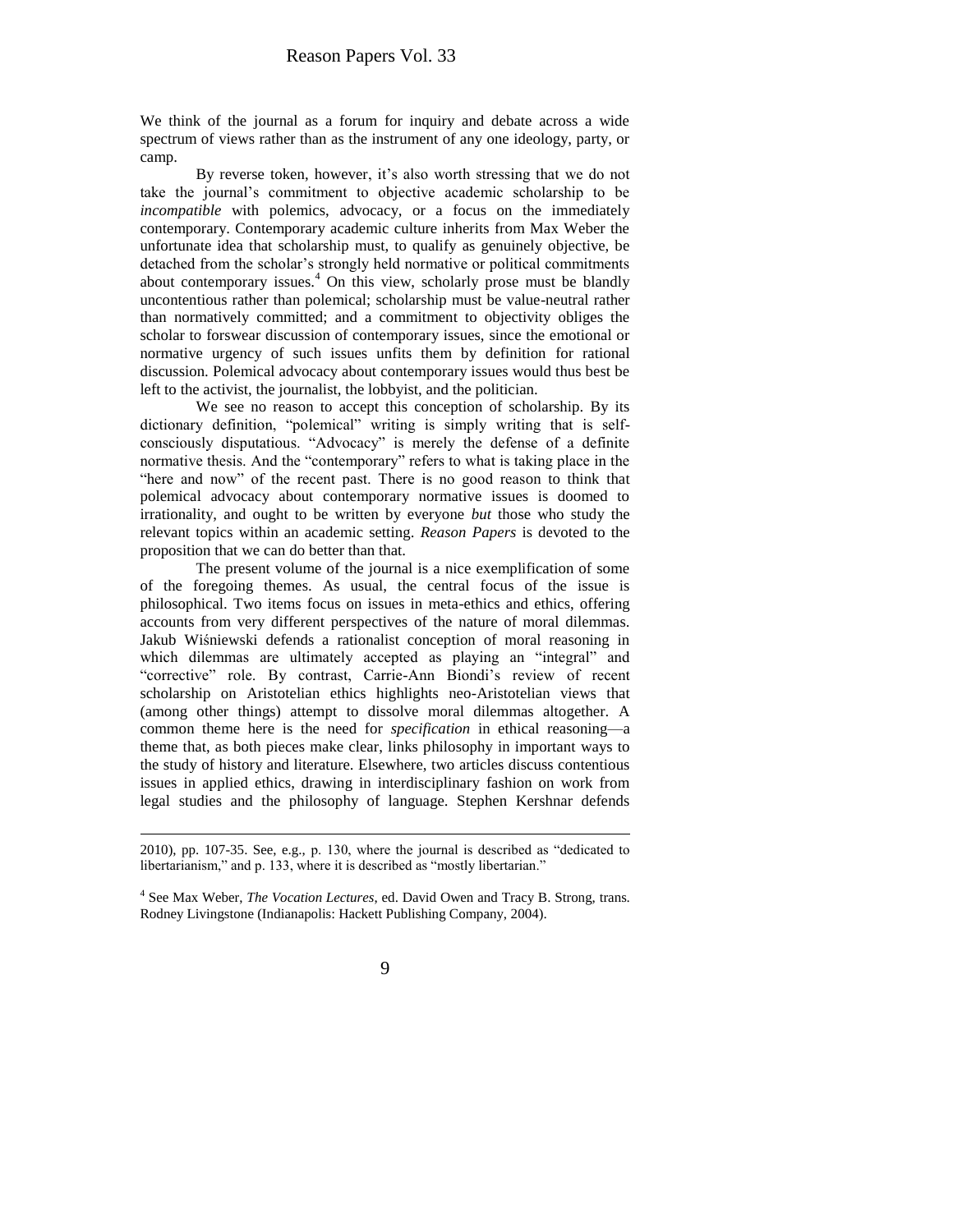"extremely harsh treatment" as a form of justified criminal punishment; Mazen Guirguis rejects the legitimacy (not of same-sex civil unions but) of same-sex *marriage*.

Nine pieces explore issues in political philosophy variously related to libertarianism. The issue begins with a symposium on "Rand and Hayek on Cognition and Trade," featuring contributions by David Kelley and J. A. Baker.<sup>5</sup> Kelley offers a "descriptive and explanatory" account of the fundamental differences between Ayn Rand's and Friedrich Hayek's conceptions of cognition and mind, arguing from an Objectivist perspective that Hayek's conception "undermines individualism by eliminating the basis for a coherent conception of the human individual." Baker's view is friendlier to Hayek and more critical of Rand, suggesting from a Hayekian perspective that Rand's conception of "socially objective value" is at odds with the best insights of the Austrian economic tradition.

Our Discussion Notes section continues with three debates on kindred subjects. Dennis C. Rasmussen defends his interpretation of Adam Smith's conception of economic happiness against the criticisms leveled against it by Douglas Den Uyl and Douglas Rasmussen in *Reason Papers* 32; Den Uyl and Rasmussen respond. Claudia R. Williamson offers a friendly amendment to Daniel Klein and Michael Clark's account of "direct and indirect liberty" from *Reason Papers* 32, while Walter Block offers a frontal attack on it. Klein and Clark will respond to both commentaries in our 2012 issue. Stephen Kershnar offers a critique of the anarchist arguments of Aeon J. Skoble's recent *Deleting the State*: *An Argument about Government*. We hope to run a response by Skoble in our 2012 issue. Finally, two book reviews draw attention to important recent defenses of libertarian politics. Edward Feser reviews Tom G. Palmer's admirably interdisciplinary *Realizing Freedom: Libertarian Theory, History, and Practice*, and Scott Gerber reviews David E. Bernstein's justly celebrated *Rehabilitating Lochner: Defending Individual Rights against Progressive Reform*.

Four items reflect in very different ways on the legacy of 9/11 a decade after the fact, three of them on the intellectual legacy of Islamist ideology. Elizabeth Barre's review of Roxanne L. Euben and Muhammad Qasim Zaman's *Princeton Readings in Islamist Thought* brings much-needed precision to our understanding of "Islamism" and related concepts. Irfan Khawaja's review of books by Paul Berman and Tariq Ramadan raises pointed moral questions about "Western" intellectuals' responsibility to engage with and pass judgment on the theorizing of "Westernized" Islamist ideologues. David Kelley's discussion of Islam and the Reformation calls into question a popular historical analogy. And Sadek al-Azm's commentary on

 $\overline{a}$ 



<sup>&</sup>lt;sup>5</sup> Our symposium began life as one called "Hayek and Rand on the Role of Reason," at the annual conference of the Association for Private Enterprise Education (April 10, 2010, Las Vegas, Nevada) organized by Stephen Hicks of Rockford College. We thank Professor Hicks for his cooperation and help in publishing some of this material.